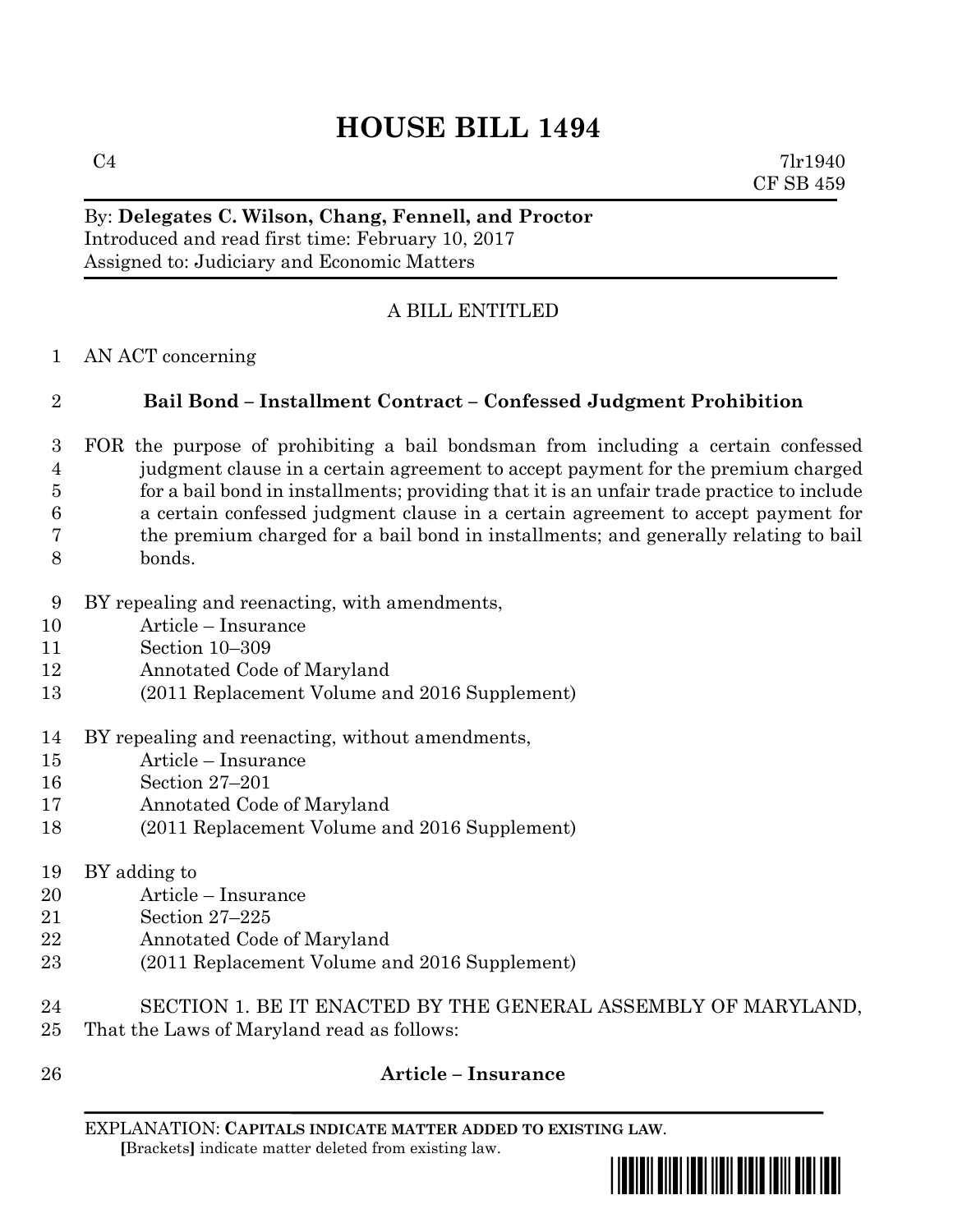#### **HOUSE BILL 1494**

10–309.

 (a) This section applies to bail bondsmen licensed under this subtitle and to bail bondsmen that provide bail bondsman services under § 5–203 of the Criminal Procedure Article.

 (b) A bail bondsman may arrange to accept payment for the premium charged for a bail bond in installments.

 (c) If a bail bondsman arranges to accept payment for the premium charged for a bail bond in installments, the installment agreement**:**

**(1)** shall include:

**[**(1)**] (I)** the total amount of the premium owed;

**[**(2)**] (II)** the amount of any down payment made;

 **[**(3)**] (III)** the balance amount owed to the bail bondsman or the bail bondsman's insurer;

**[**(4)**] (IV)** the amount and due date of each installment payment; and

 **[**(5)**] (V)** the total number of installment payments required to pay the amount due**; AND**

#### **(2) MAY NOT INCLUDE A CONFESSED JUDGMENT CLAUSE THAT WAIVES A CONSUMER'S RIGHT TO ASSERT A LEGAL DEFENSE TO AN ACTION**.

 (d) If a bail bondsman arranges to accept payment of the premium charged for a bail bond in installments, the bail bondsman shall:

 (1) secure a signed affidavit of surety by the defendant or the insurer containing the information required under subsection (c) of this section and provide the affidavit of surety to the court;

 (2) take all necessary steps to collect the total amount owed by the insured, including seeking remedies provided by law for the collection of debts; and

 (3) keep and maintain records of all collection attempts, installment agreements, and affidavits of surety.

 (e) (1) The bail bondsman shall keep and maintain the records required under this section in an office that is generally accessible to the public during normal business hours.